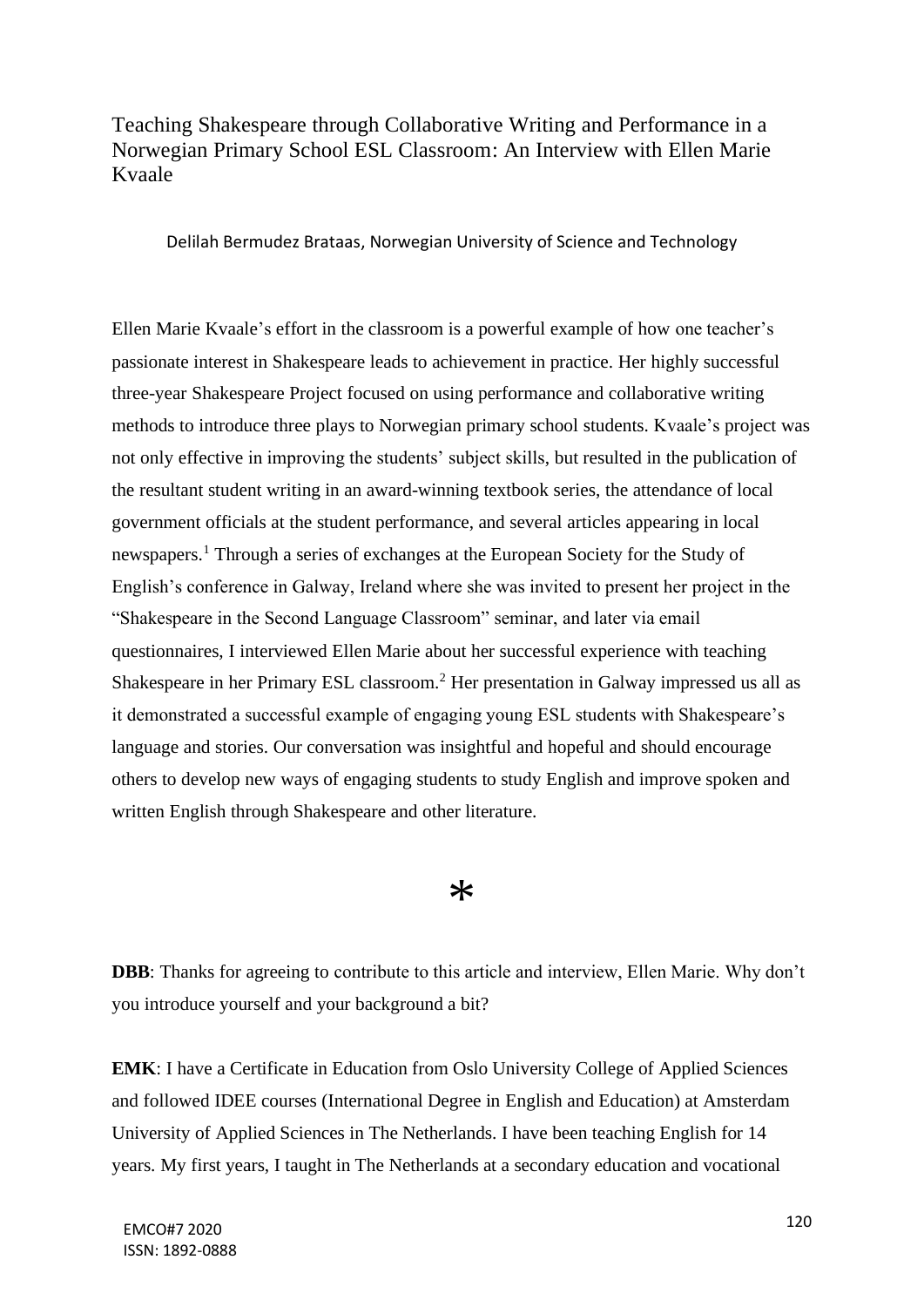college, then I was an ESL teacher in China. The last 10 years I have been teaching English, among other subjects, at Hoberg Primary School, Norway, where I am also head of English Department. I have also conducted workshops on "Teaching Shakespeare in Primary Education" at Hedmark University of Applied Sciences.

**DBB**: What led you to choose to teach Shakespeare to your primary school students?

**EMK**: Some years ago, I was growing desperate. I was teaching English in the  $5<sup>th</sup>$ ,  $6<sup>th</sup>$  and  $7<sup>th</sup>$ grades, and the teaching materials that my school provided at the time were, in my opinion, very poor. The textbooks included only superficial topics and dull readings, while grammar was introduced only through "fill in the gap" exercises. Many of the students had developed a negative attitude towards studying English, and their oral and written skills were poor. I wanted to change this. I decided to use "proper" literature and drama with the students instead of the available teaching resources. My aim was to encourage the students to be enthusiastic about English. I hoped that my "alternative" classes would catch their interest, and help them expand their cultural knowledge, and most importantly, quickly improve their oral and written skills.

I chose to work with William Shakespeare simply because I like his plays myself. His texts are still relevant, as are the human relations and emotions that he describes, as much today as four hundred years ago. Moreover, I came across *Romeo & Juliet For Kids!* written by the Canadian teacher Lois Burdett which is just brilliant!<sup>3</sup> This book inspired me, and I thought it should be possible to work much the same way with my Norwegian ESL students. In the last years, I have introduced three of Shakespeare's plays using this series: *Romeo & Juliet*, *A Midsummer Night's Dream* and *Much Ado About Nothing* to my grade 5, 6 and 7 students at Hoberg Primary School.

**DBB**: What led you to choose the plays that you chose to work with?

**EMK**: I chose *Romeo and Juliet* for the fifth grade because I believed the students likely had prior knowledge about the play. Furthermore, the themes of love, death, betrayal, rebellion, and separation from parents, I believed would engage the students. In the  $6<sup>th</sup>$  and  $7<sup>th</sup>$  grades, I presented brief summaries of the three plays for the classes, and the students then voted on which play they would work on.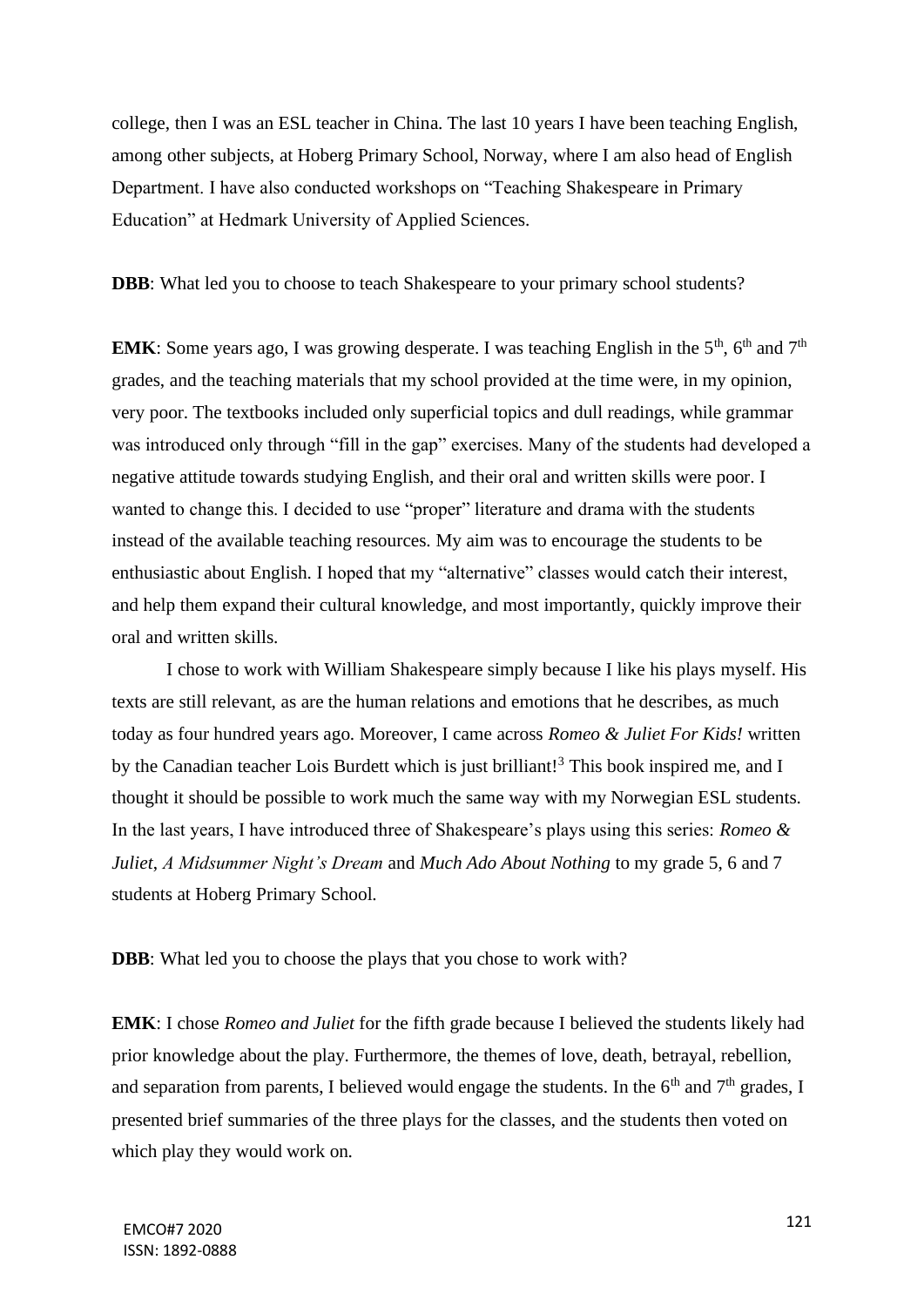#### **DBB**: Describe, in general, your Shakespeare Project at Hoberg School?

**EMK**: During the three years of the project (2014-2016), the students read adapted texts of *Romeo and Juliet*, *A Midsummer Night's Dream*, and *Much Ado About Nothing*. During the lessons we cowrote several familiar scenes. We modernized the text but remained true to the content of the original plays. Every week, students learned lines from new scenes and characters by heart and performed the scenes with fellow students. In this way, each student had to imagine who the different characters are and had to give their interpretations of the character. The entertainment factor was very high in all the performances!

My goal was to create engagement for English as a subject, to promote students' spoken and written English skills, and to give the students experience standing on a stage and performing a scene. Additionally, I wanted to get the students interested in English culture and literature. It was very important to me that every student felt that she or he was a part of the joint project, and that they felt they were creating something together that they could not do individually. Students were encouraged to follow their strengths. For example, those who love to dance choregraphed dances for the performance. Those who enjoyed playing instruments or singing contributed with those talents during the performances. Those students who were interested in technology were given responsibility for sound and lighting. This gave the project a positive attitude and a spirit of collaboration. In the course of the project, the students also wrote several individual texts. We used assignments in several genres, including comics, poetry, diaries, and newspapers articles. Additionally, several of the texts were written collaboratively in school. The students were incredibly engaged and hardworking throughout. Several were astonished at their own potential and discovered that collaboration and persistence pay off in the long run. All the project writing tasks were process-oriented and demanding for both teachers and students, but there is no doubt that the work produced results!

The quality of the student texts and theatre performances attracted attention both in academic circles and wit several publishers. One of the many texts written in the  $6<sup>th</sup>$  grade English class was a "Romeo and Juliet Rap" that attracted the attention of two editors from Aschehoug Publishers who visited our class. They were so excited about our way of working with Shakespeare that the rap was subseqeuntly published in their award-winning textbook series *Quest*. <sup>4</sup> Moreover, our work was also referenced, and student illustrations published in *Twinkle, Twinkle*, a textbook for teachers training to teach English.<sup>5</sup> Finally, the students were allowed to join me during several lectures I held for English teacher training students at

<sup>122</sup> EMCO#7 2020 ISSN: 1892-0888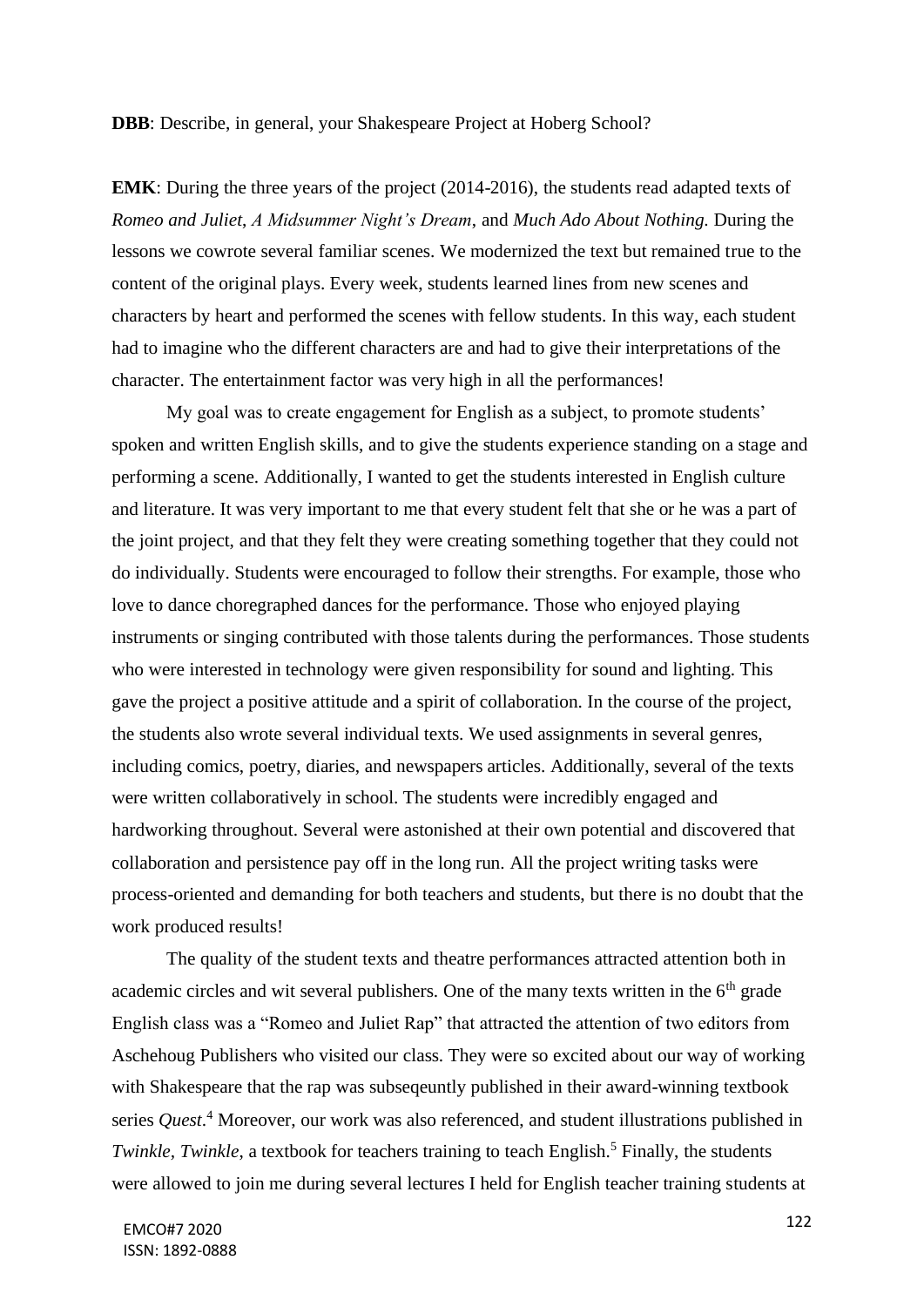Inland Norway University of Applied Science. There is no doubt that close collaboration between university and classroom practice is educational for both students and teacher students.

**DBB**: Could you describe the lesson design and process, and what your goals were for the lessons?

**EMK**: I organized the project lessons into 8 to 12-week sessions divided into 6 weeks in the Autumn session, and another in the Spring. In the first week, the students learned about Shakespeare, his life, work, and times, which allowed for cross-curricular work in Social Studies. It included the students choosing one of Shakespeare's plays and reading Burdett's adaptation in class. To support the reading and include elements of culture, we watched scenes from various film and ballet adaptations. The students became very enthusiastic, so I decided we could turn our work into 45-90-minute theatre performances given in English. Keen to encourage student participation and engagement, I decided to include the students in rewriting some of the most familiar scenes.

**DBB**: Were there any specific teaching methods you used when you designed the project?

**EMK**: Not particularly. I did what I thought would be fun for the particular class group I was working with.

**DBB**: Can you give a general description of the class group/s you worked with?

**EMK**: There were 44 students, 18 boys and 26 girls, divided into 2 classes. There were four students with IEPs (individualized educational plans), one of whom has major learning difficulties. There were also four students with foreign language backgrounds. I had taught these students since the third grade in several subjects and was very familiar with them. This was a major advantage. Most of the students were very disciplined, and everyone knew what was expected of them. Several of them were quite self-driven as well.

**DBB**: Can you describe the routine in the classrooms at the different stages in the program?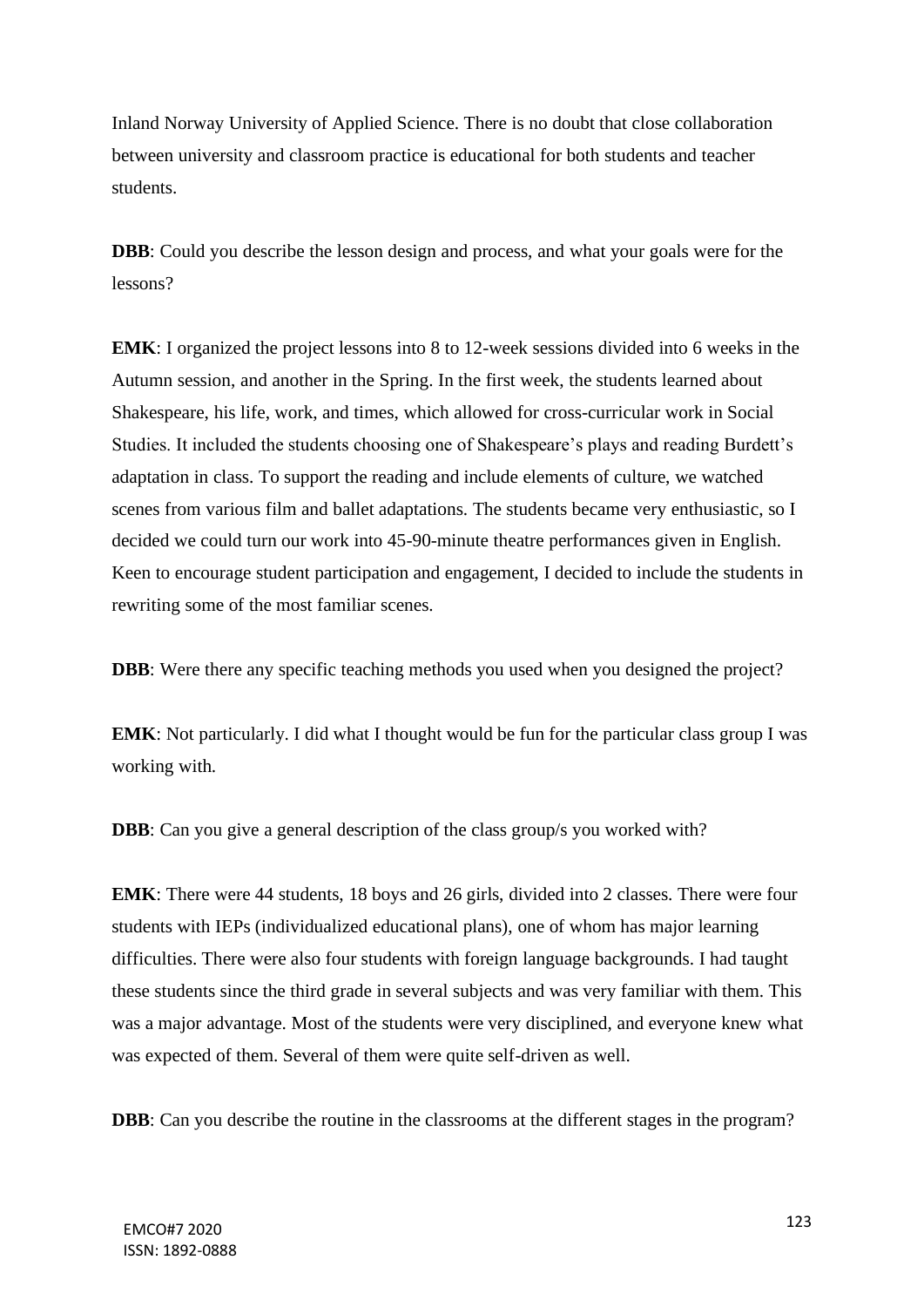**EMK**: Each session began with a short introduction where I went through the lesson plan. I reviewed the details of each assessment criteria I required of them. This guided their work and greatly contributed to the quality of the ongoing assignments. Students rarely received more than 15-20 minutes on a task before having to present it to the class to receive "feedforward" response for the next session. This is how we moved through the project.

**DBB**: What about the language learning goals for the project? How did your project address the curriculum and assessment requirements?

**EMK**: Each task included grammar points dependent on genre requirements. For example, a diary entry or love letter should include many adjectives while a newspaper article would have many linking words. Additionally, students had to act as detectives during peer review to check if their partner has used articles correctly, etc. We also staged classroom "TV Debates" where we focused on both listening and speaking skills. I encouraged them to listen closely to understand their opponent's views and react by expressing a different opinion in a coherent, well formulated, and logical manner. To improve reading skills, I selected new characters every week that the students had to get to know better. The students would then have to memorize lines and perform the character in front of class. To accommodate each student's level of proficiency, I adapted several lines in addition to those we wrote collaboratively in class or those we included from the text. After the rehearsed performance, the students practice further oral skills by giving each other constructive feedback. This was hard work the two first years, but paid off in grade 7, and worked best when the students had developed good trust with each other.

To improve their writing skills, and to keep them motivated, students were encouraged to choose from different assignments every week. Their proficiency levels differed greatly, so the assignment options had to range from writing a simple 5-line poem to more complex tasks such writing a newspaper articles. Every week the students were given their individual written assignments to hand in on-line. This made for very interesting and engaging reading! The children also read many of their texts aloud in groups and received feedback from their fellow student. I also gave them written feedback, to guide revision of their papers. Most importantly, all assessment criteria were discussed and understood from the start.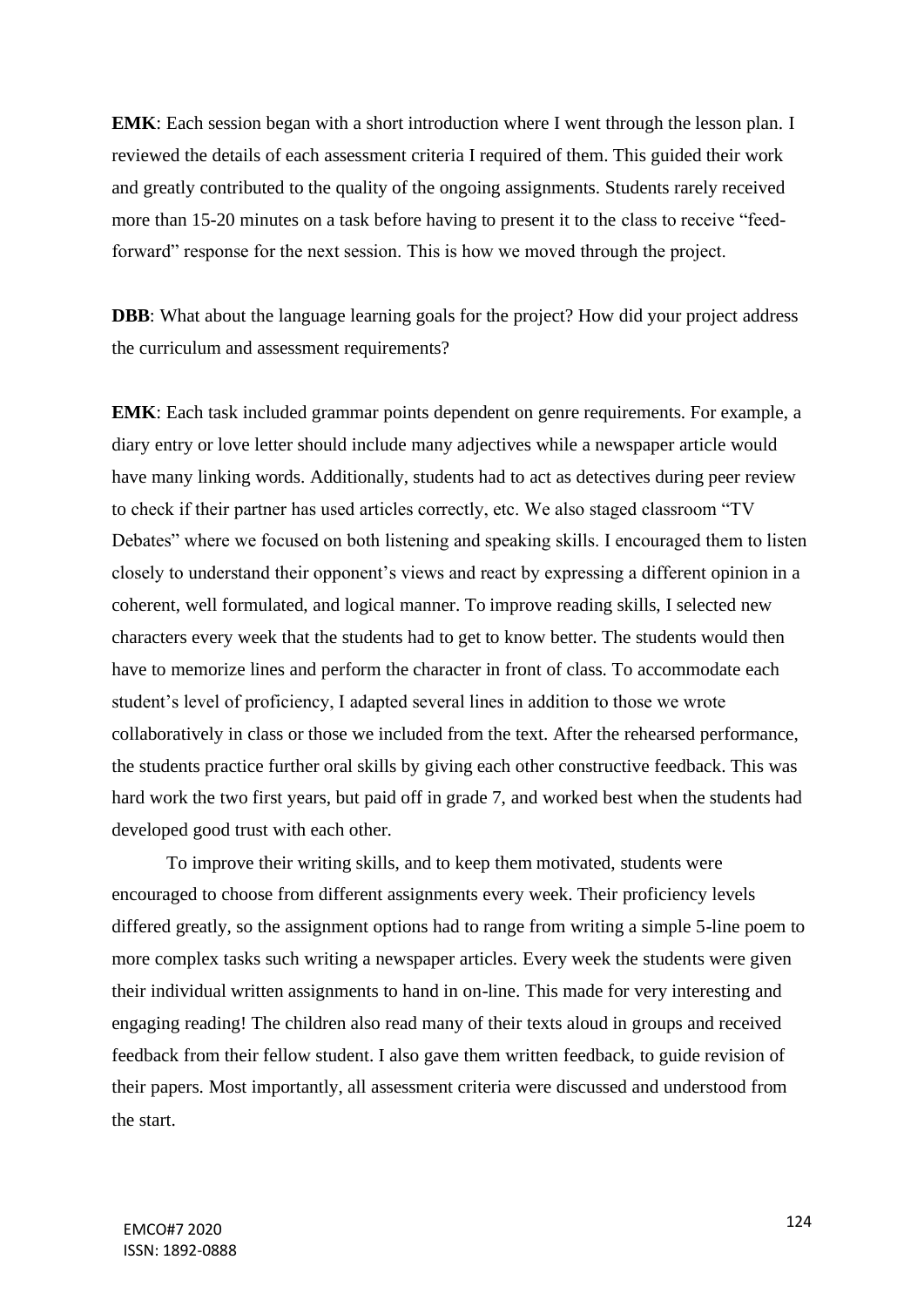**DBB**: Describe the process of collaborative writing on the project. How did students participate in co-writing the scripts? Or the text that was later published in the textbook? How were revision and editing decisions made?

**EMK**: After we read the scene in Burdett's adaptation as a class, and as homework, we would watch the same scene in a variety of film adaptations. With *Romeo and Juliet*, I used films from 1968, 1996, and  $2013<sup>6</sup>$ . The students then worked in groups of ten to write their own versions of scenes, but sometimes the whole class worked together, depending on whether I had an assistant available. The groups were often given different scenes to work with, and because the process often took a lot of time, I tried to adjust the schedule so that I had a couple of double sessions a week. I was able to borrow a few hours from my other subjects on these weeks so that we could complete the writing in as short a time as possible.

I cleared away desks and made room for each scene in the classroom. I also had costumes available for the students to use in class. We then sat in a circle and imagined the stage and setting of the scene and brainstormed the action in both Norwegian and English. Initially, I presented vocabulary, phrases, and quotes that I wanted included in the text we were writing. I came up with suggestions for the first lines, then the students came up with more and more suggestions that I then projected on the screen. After a few minutes, we staged and tested what we had written so far. We then changed, improved, rejected, revised, and agreed on what we thought would work best on the stage. Slowly, but surely, the scene took shape. If we were not satisfied, we asked the other group to read and watch the performance and make suggestions for improvements. After we had worked on the scenes for a couple of weeks, we had about 4 to 6 scenes in place. Some of the more independent students chose to write more scenes as a homework assignment for the group. The class and I then looked over their texts and gave our input. Finally, I edited and polished the text, somewhat.

The "Romeo and Juliet Rap" printed in the *Quest* textbook was also collaboratively written by the students in the two school sessions where representatives from the publishers visited to see our work with Shakespeare. Students were divided into two different groups and they worked on creating different texts that might be used in the performance. The representative liked the rap very much and brought it back to Oslo for editing and inclusion in the textbook.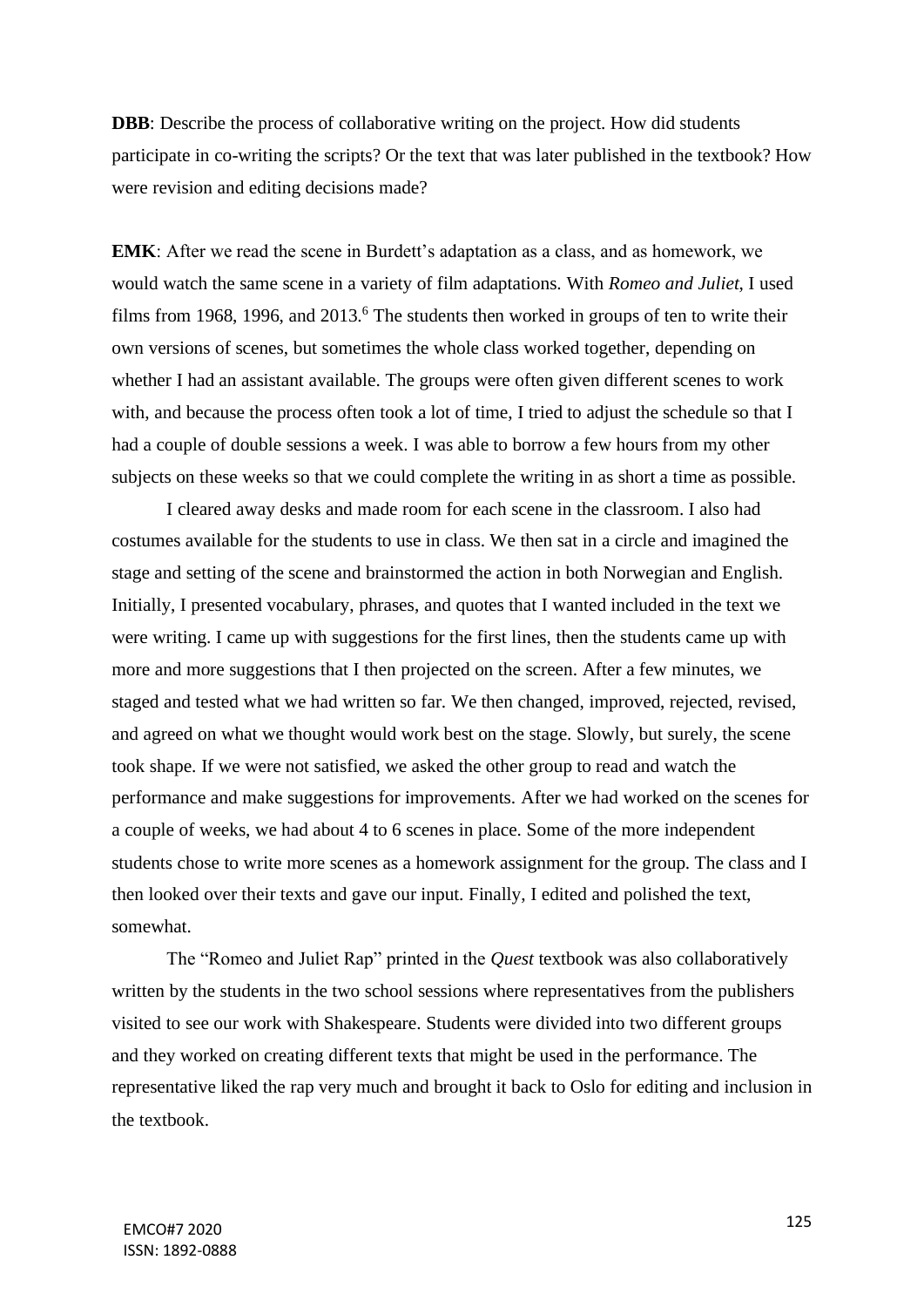# Romeo and Juliet Rap  $\bigwedge$

Chorus: Romeo and Juliet Montague and Capulet They loved each other more But their families were at war

They met at the ball And kissed in the hall The parents got mad And the couple got sad



(Chorus)

Their families fought for a very long time And the fighting ended with a very big crime Romeo and Juliet both ended up dead "I can't live without you", was the last thing they said.

(Chorus)

Kajsa, Hedda, Elin, Rolander & Sondre 6A, Hoberg skole 2015

Love is a feeling you feel

when you feel you are going to feel the feeling you have never felt before.

#### After reading

- a Work with a partner. Describe as many details as you can from this picture.
- **b** What are Romeo and Juliet saying to each other?
- c Romeo and Juliet are Italian. How can you tell this from the picture?
- d Compare this painting to the painting on page 39. What is similar and what is different? Which painting do you like the best, and why?

Workbook tasks 1:34 - 1:44, Summing up



Figure 1. *Romeo and Juliet* rap. Anne Røise Bade, Maria Dreyer Pettersen, and Kumi Tømmerbakke, *Quest 7: Textbook* (Aschehoug: Oslo, 2016), 45.

**DBB**: Were any other teachers directly involved?

**EMK**: I did all the planning, teaching, and organizing myself. In one of the groups, I had an assistant which was very helpful. During the performance on the last three days, all the teachers in the class groups helped. They cancelled the regular class schedule, helped with

<sup>126</sup> EMCO#7 2020 ISSN: 1892-0888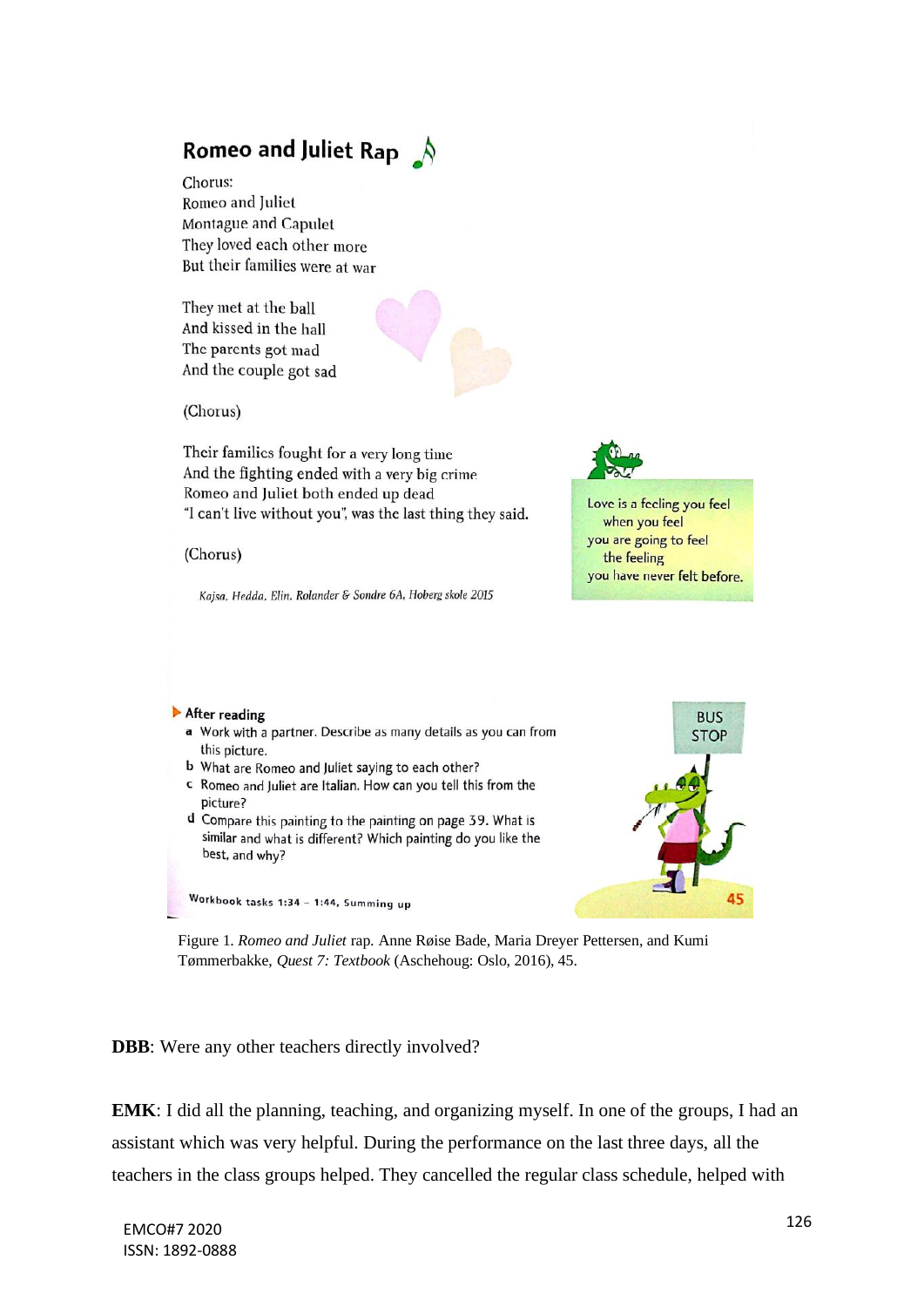scenery, maintained order with the students during rehearsals, helped check and repair costumes, applied makeup, and supported students who still needed help remembering their lines and rehearsing their parts. I am very appreciative of the help I received from one colleague who helped with the sound and light rigging, and trained students who would be responsible for these parts of the performance in their roles. We would not have been able to complete the program without her.

**DBB**: Did you meet any resistance with the teachers you worked with? Or with school administration?

**EMK**: Yes, especially during the first few years, I met a great deal of resistance from some of my colleagues. Some were actually annoyed, or perhaps envious, because the students were so obviously excited about the lessons and happy with the English subject. They disliked that during my classes, all the kids eagerly participated and joined in, even students who were often difficult. The students all showed great engagement and committed themselves by putting in a lot of work during the lessons and at home. This was obvious to everyone. At times, this extended beyond their homework. One colleague even said, "The students don't do their math homework because they say that English is more fun!"

The current school rector and assistant rector were particularly supportive of my work. They reserved the gym and the stage for an entire week before the performance so we could hold our rehearsals there. They participated in the performances, sat in the front row, and announced how proud they were of what the students had achieved. This gave the children a boost. The leadership also excused the students and I from regular teaching to hold workshops at the university where we held workshops for student teachers on how to work with Shakespeare in the classroom. This opportunity was very popular among the students.

**DBB**: What other aspects of the performance were important to its success and the students' learning experience?

**EMK**: The costumes were very important. From day one I brought costumes into the classroom. This works wonders as it makes it easier for the kids and I to impersonate the different characters in the plays. Every child interprets a character or scene differently, and interesting discussions emerge from how we think the characters should talk and behave. In this way, we hoped to get closer to understanding Shakespeare's world, his characters and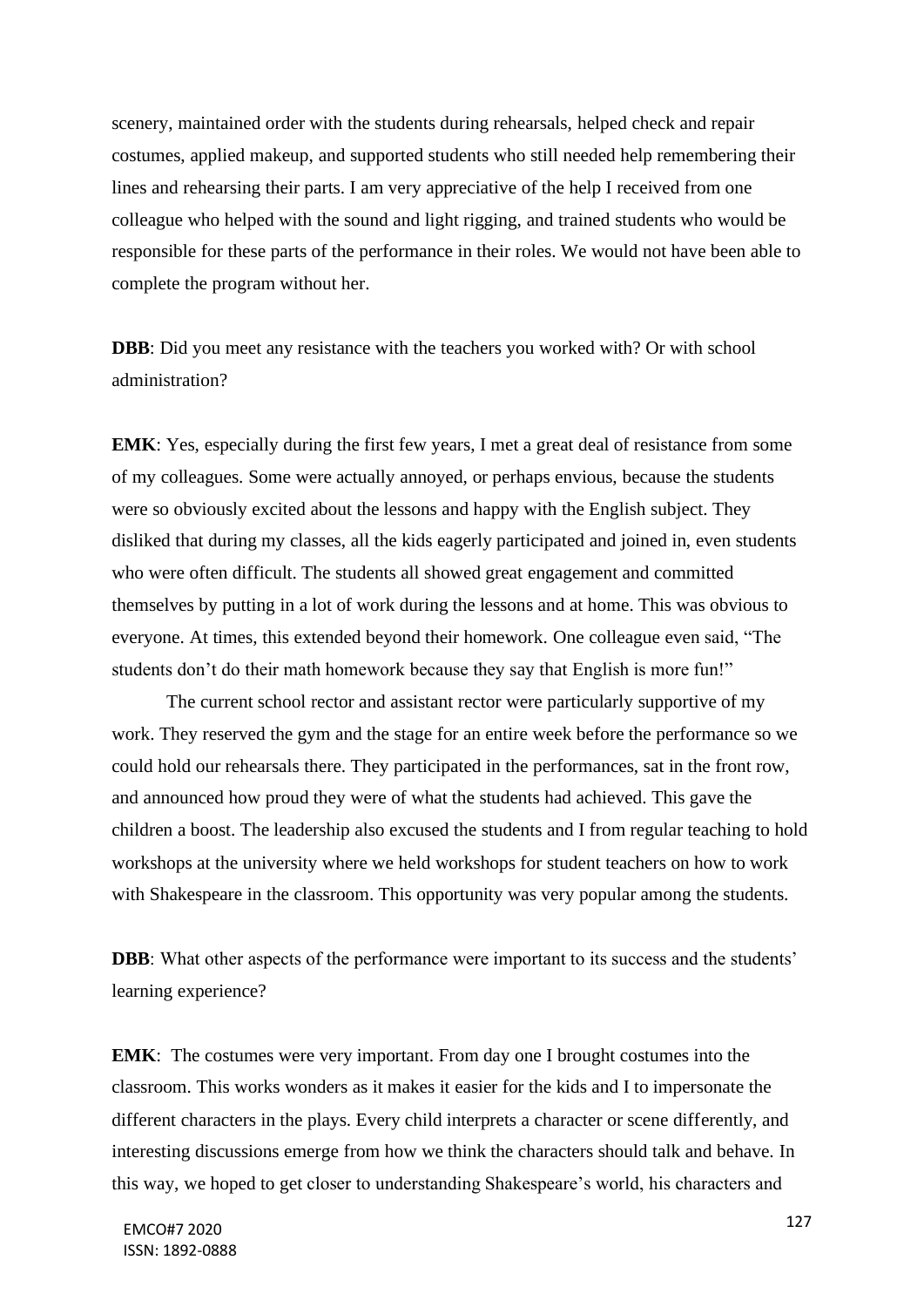plays. After the twelve weeks, I directed a performance of the abridged play, implementing many of the students' own written work, and the scenes that we have been writing together in class. At this point, they really started feeling proud of what they had achieved. Based on the students' interests and skills, I give them one or more characters to play. Not everyone wanted to play a character or felt secure enough to use their language skills, for example. The choreographer created dances for every play, while others played music, sung, or were supportive with make-up artists while others were responsible for the sound and lighting systems. It was imperative that every single child felt a part of the project and experience, and that his/her contribution was essential to the performance. If not, the process and performances would end in utter chaos.

**DBB**: What do you see as the greatest achievement for your project, and were there any challenges to the process, in retrospect? Or, failures?

**EMK**: Working on Shakespeare has been great fun for all of us. During the process, most of the students greatly improved both their written and oral skills, often without being aware that they had been working at all. They were simply having fun. Also, it removed the fear that some had over "difficult" language. I would say some of the students also improved their self-confidence in the course of the project. The biggest challenge was planning. I had to plan every lesson carefully, and the tasks had to be specific and detailed. Initially, the biggest challenge was creating the model texts, which took a lot of time at the start of the project, but later, I was able to use the student's own texts as models.

As for failures, yes, as the project progressed, a few of the boys didn't want to participate because they thought it was boring and difficult on certain days. That was problematic, but I was delighted and thankful that I had assistants available that could help me on those more difficult days. At one point, when we rehearsed the performance in  $5<sup>th</sup>$ grade, the class became a bit noisy and distracted while they were waiting their turn backstage. It was necessary to have several teachers in place to help maintain calm and order, otherwise it might have been a poor performance. But perhaps the project's achievements are best described in students from  $7<sup>th</sup>$  grade's own words:

"It's fun and motivating to work like this because we can use our own imagination and we can develop due to constructive feedback. You always ask us what was good,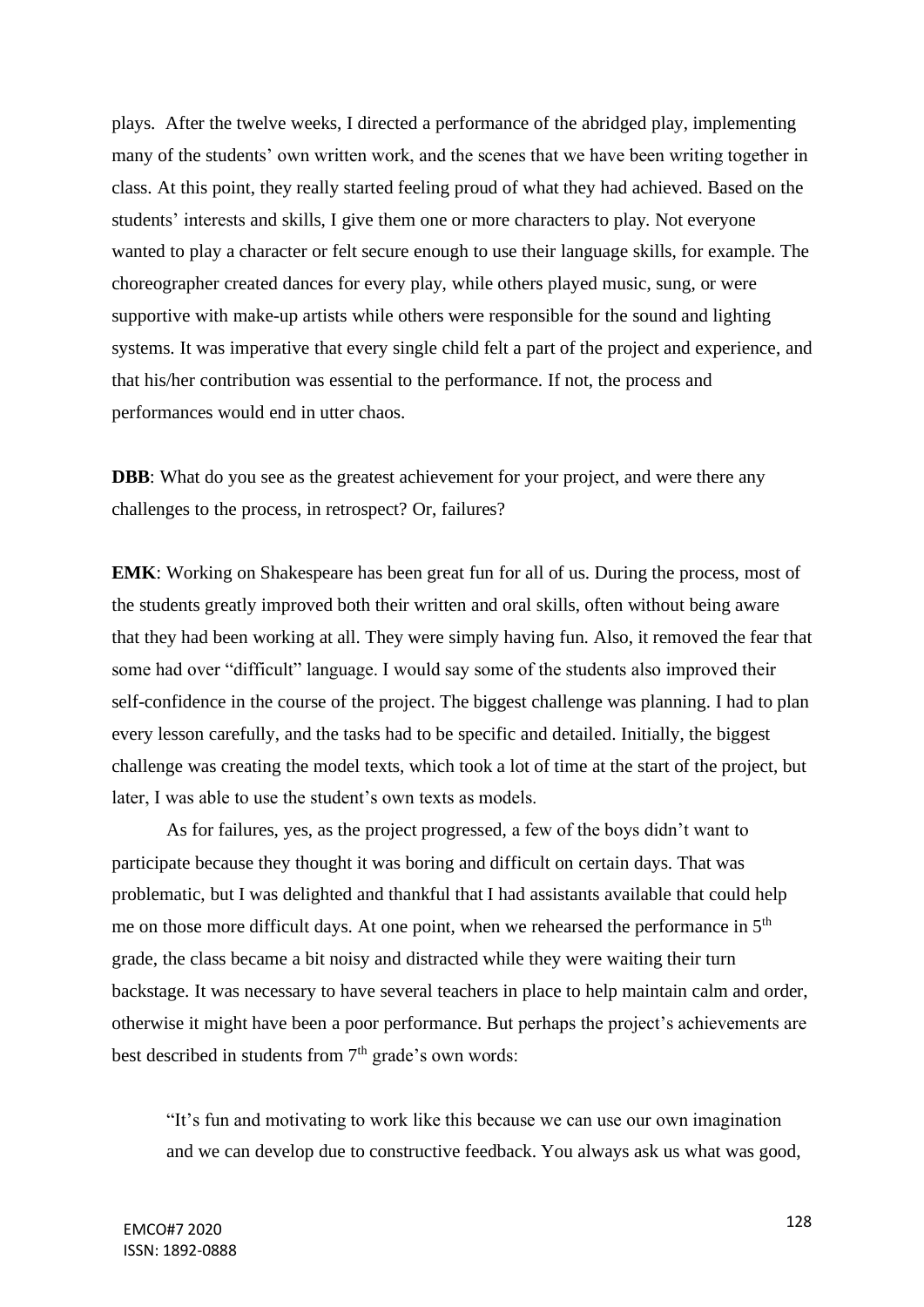what we can do better. This make me critical to my own work in a good way. I look for things to improve when I work at home."

"We feel responsible and we feel that you really care about what we think and mean. That is why we get dedicated and it makes us like and respect you because you seem to respect and care about us."

"We feel engaged, the tasks have a purpose, we feel ownership to the tasks. Because we are motivated, we work harder. I feel proud of what I create, that is fun, and it makes me want to work even harder next week."

"You focus a lot on content, but we still learn much grammar in a real context (our texts that shall be used in a proper play) which makes so much more sense than filling in exercises. We learn so much more than using a Textbook or Workbook where all you want is to finish a task as quickly as possible."

Some students also improved their self-confidence in the course of the project. As some of my 11-year old students expressed (not without a bit of astonishment):

"I didn't know I could write such stories at all! I didn't think I had it in me".

"I certainly didn't think I could speak English fluently!"

"I did not believe I would ever dare to act on a stage in front of so many people!"

I believe this boost in confidence and skills has a lot to do with performing in front of family members, local primary schools, politicians and representatives of Norwegian Publishing Houses, and accompanying me and participating in my Shakespeare workshops. Those workshops give English students, aiming to become teachers, valuable first-hand experience of one way of introducing and working with literature in primary and secondary education. I hope that this way of introducing my students to Shakespeare and his work will make those future teachers excited about literature and lessen any fear they might have over his and other writers' "difficult" language.

Finally, I believe that this work has contributed to creating unity and sense of community in the class groups. The students got to know each other better. They experienced hard work with clear results. They have seen that effort, engagement, and a will to improve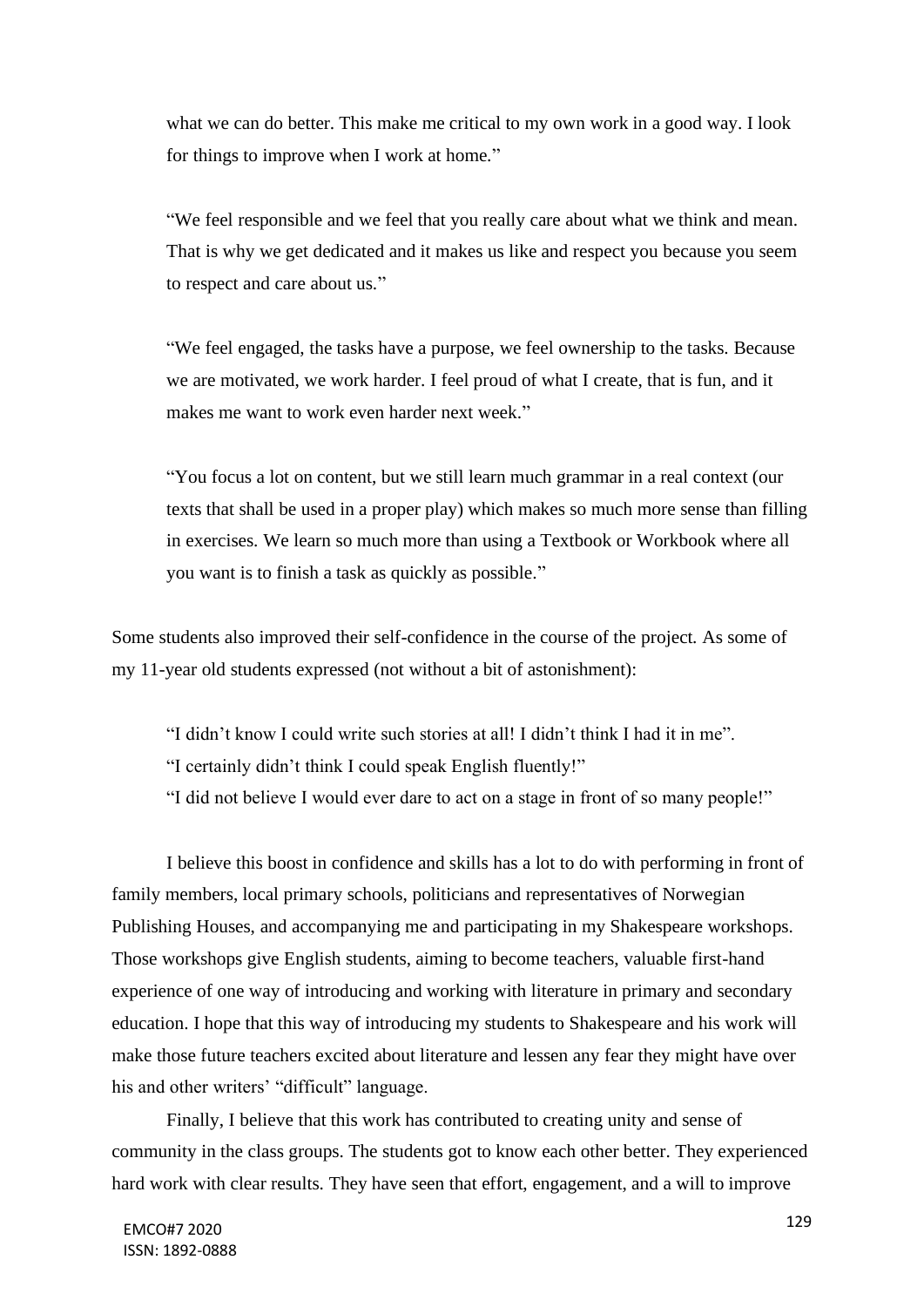one's own work pays off. They have seen that they, themselves, can influence their own learning and teaching situations. It is a very important lesson to take away from this project.

## $\ast$

For Ellen Marie Kvaale, the answer to "Why Shakespeare?" is easy to sense in her students' words, and more evidently, from the success of her project which is measured through demonstrable, concrete examples in practice. The instructive details of her lesson and assignment planning offers an insightful resource for teachers of English in the ESL and EFL classroom to follow. What was not captured in the interview, but must be evident in reflection, is that Ellen Marie's students surely came away with more than a familiarity with Shakespeare's language, but with a deeper understanding, for example, of the emotions between Romeo and Juliet, of Puck's trickery and the comedic confusion of the friends and couples in *A Midsummer Night's Dream*, or of the sarcastic banter between Benedict and Beatrice in *Much Ado About Nothing*. That they discovered this knowledge through performance and play is only another example of what teaching resources and adapted texts have encouraged in schools and higher education over the last twenty years, and that many case studies have successfully captured. What is less evident in the research and case studies is that students presented with Shakespeare, despite perceived difficulties with the language or the "irrelevance" of older literature, learn to recognize his plays, the sound of his poetry, and the dialogic interaction of his characters. It is precisely through performance and play that these critical elements of language learning become more memorable if only through the active use of prosody and physical movement. That, and a recognition of Shakespeare that may or may not lead to greater appreciation and future reading and inquiry which will allow students to employ the cultural capital of recognizing Shakespeare across culture and mediums.

#### **Works Cited**

Burdett, Lois. *Shakespeare Can be Fun! Romeo & Juliet for Kids*. NY: Firefly Books, 1998. Carlei, Carlo and Julian Fellowes. 2013 *Romeo and Juliet*. UK: Icon Productions. Luhrmann, Baz. 1996. *Romeo + Juliet*. USA:  $20<sup>th</sup>$  Century Fox.